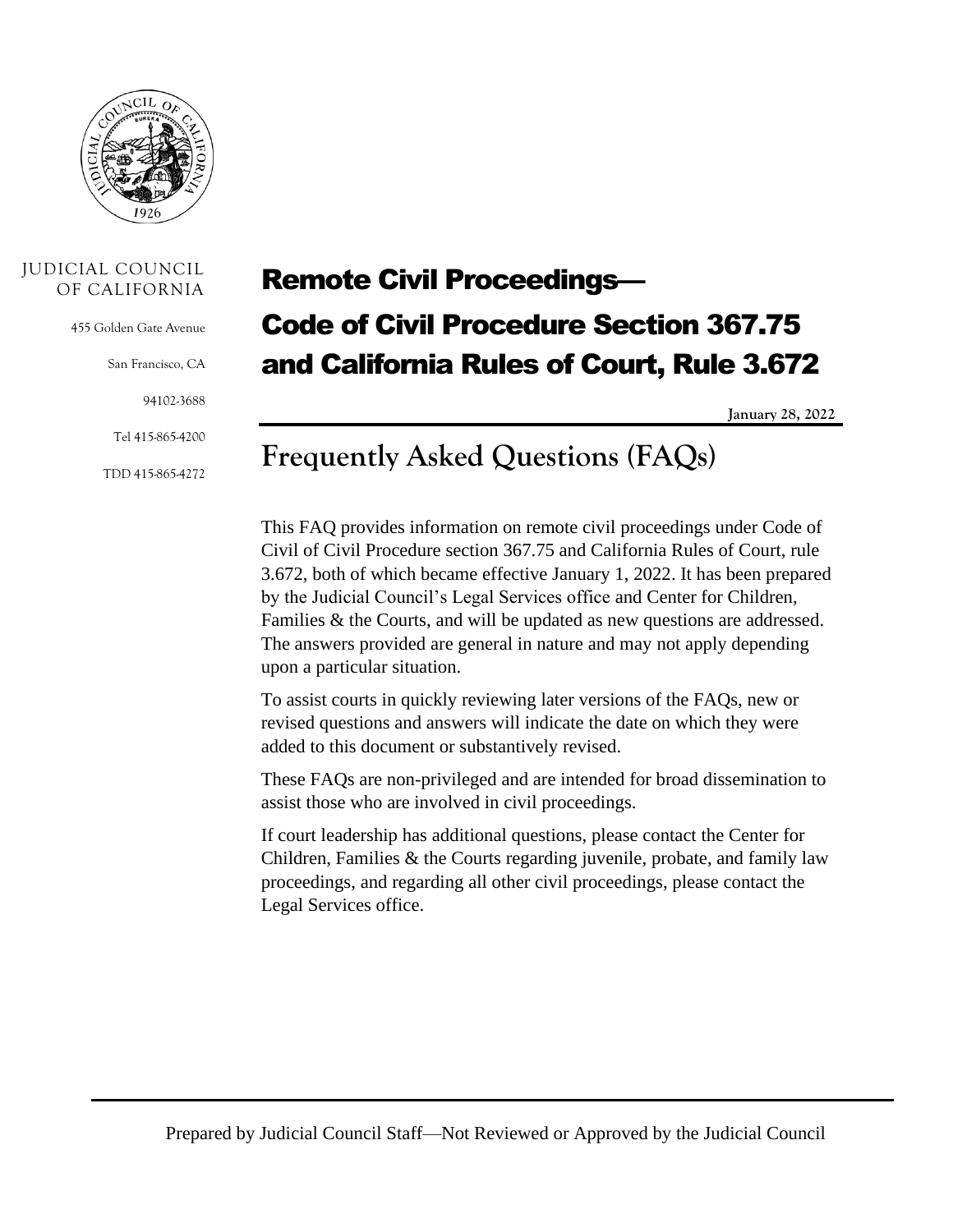#### 1. Introductory FAQs

#### **1.1 What new laws apply to civil remote proceedings?**

Effective January 1, 2022, remote appearances in civil proceedings are governed by [Code of](https://leginfo.legislature.ca.gov/faces/codes_displaySection.xhtml?sectionNum=367.75&lawCode=CCP)  [Civil Procedure section 367.75](https://leginfo.legislature.ca.gov/faces/codes_displaySection.xhtml?sectionNum=367.75&lawCode=CCP) (section 367.75) and [California Rules of Court, rule 3.672.](https://www.courts.ca.gov/cms/rules/index.cfm?title=three&linkid=rule3_672)<sup>1</sup> Section 2 of these FAQs identifies what proceedings are "civil proceedings" for purposes of section 367.75 and rule 3.672.

Section 367.75 was enacted when the Governor signed into law [Senate Bill 241,](https://leginfo.legislature.ca.gov/faces/billTextClient.xhtml?bill_id=202120220SB241) on September 22, 2021. The new statute authorizes trial courts to conduct civil proceedings through the use of remote technology, effective January 1, 2022, until July 1, 2023.

Section 367.75(k) requires that the Judicial Council "adopt rules to implement the policies and provisions in [the statute] to promote statewide consistency" addressing at least the following matters: "(1) A deadline by which a party must notify the court and the other parties of their request to appear remotely" and "(2) Procedures and standards for a judicial officer to determine when a conference, hearing, or proceeding may be conducted through the use of remote technology."

To satisfy this obligation and implement section 367.75, the Judicial Council, on December 28, 2021, adopted new rule 3.672, made conforming amendments to existing rules related to telephonic appearances, and approved new forms for remote appearances. The new rule provides default procedures for remote proceedings, but also authorizes courts to use local procedures that are consistent with section 367.75. (Rule 3.672(e); see FAQ nos. 6.1–6.3.)

The circulating order memorandum the council approved to adopt rule 3.672 and take these other actions can be found [here.](https://jcc.legistar.com/View.ashx?M=M&ID=918636&GUID=BFA5B7E4-6AD9-42AA-BA44-3CCE361CDD7F) The Judicial Council will consider additional conforming amendments to the California Rules of Court at its meeting on January 21, 2022. (The report on the proposed amendments to emergency rules 6 and 7 can be found [here.](https://jcc.legistar.com/View.ashx?M=F&ID=10389923&GUID=65F8A423-A463-4B44-8E12-43172633A1FC) A report on the proposed amendments to rules 3.722, 3.1207, and 3.2226 may be found [here.](https://jcc.legistar.com/View.ashx?M=F&ID=10389924&GUID=CAAE69FB-13C7-4114-A137-452EB1D7C153))

#### **1.2 What happened to emergency rule 3?**

As of January 1, 2022, emergency rule 3 no longer applies to civil proceedings. It continues to apply to criminal proceedings.

 $<sup>1</sup>$  All further rule references are to the California Rules of Court unless otherwise indicated.</sup>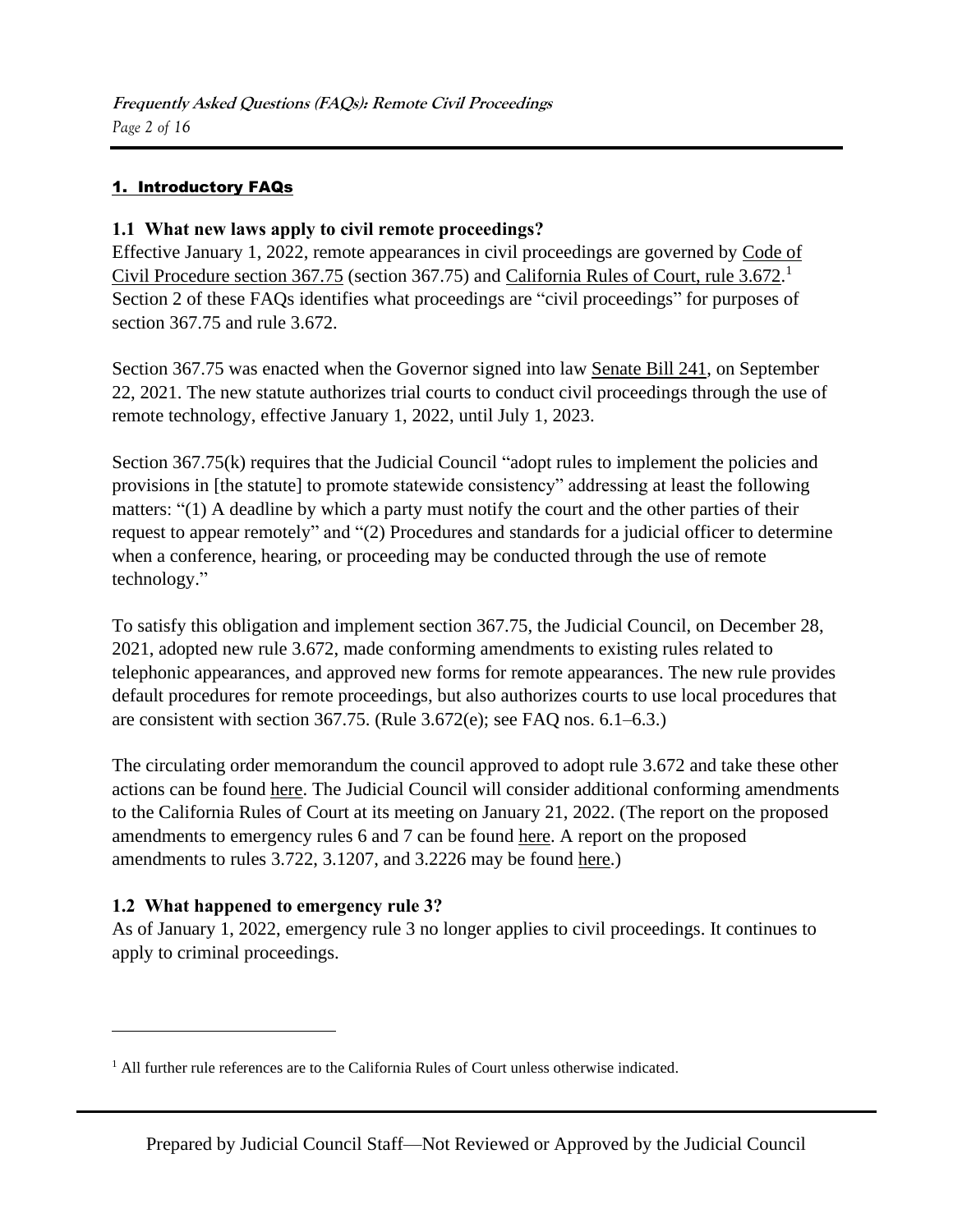The Judicial Council adopted emergency rule 3 on April 6, 2020, at a time when the Legislature was out of session and courts were just beginning to grapple with the impact of the COVID-19 pandemic. When the Legislature enacted section 367.75 to govern civil remote proceedings, however, the council recognized that it would be appropriate to amend emergency rule 3 to remove civil proceedings from the scope of the rule, effective January 1, 2022. The amendment is intended to ensure that there is no confusion or ambiguity as to what law applies to civil proceedings.<sup>2</sup> A copy of the recommendation that the council approved to amend emergency rule 3 can be found [here.](https://jcc.legistar.com/View.ashx?M=F&ID=9943235&GUID=2151CCEB-D89E-4F7F-8D3C-01BD74D9C5E6)

# **1.3 What is the primary difference between section 367.75 and emergency rule 3?**

Under emergency rule 3, courts could require participants in most civil proceedings to appear remotely. Section 367.75, however, states explicitly that a court may not require a party to appear at a civil proceeding through the use of remote technology. (§ 367.75(f) and (h)(3).) Provisions in section 367.75 may require changes in the way some courts conducted civil remote proceedings under emergency rule 3.

In addition, section 367.75 has the effect of dividing civil proceedings into three separate categories: (1) nonevidentiary proceedings, (2) evidentiary hearings and trials, and (3) dependency proceedings. The statute imposes different conditions on each category, and the rule necessarily reflects these distinctions.

- Section 367.75(a) applies to civil nonevidentiary proceedings.<sup>3</sup> It authorizes courts to allow a party to appear remotely *if the party has provided notice to the court and all other parties* of their intent to appear remotely. (See FAQ no. 3.2.)
- Section 367.75(d) applies to civil evidentiary hearings and trials and authorizes a court to conduct such proceedings through the use of remote technology *upon motion of the court or a party*. This authority is subject to a showing by a party that a remote appearance or testimony should not be allowed. (See FAQ no. 3.3.)

<sup>&</sup>lt;sup>2</sup> Because the Legislature has not taken any action since the adoption of emergency rule 3 on remote appearances in criminal proceedings, the amendment to emergency rule 3 affirms that the rule continues to apply to criminal proceedings until 90 days after the state of emergency related to COVID-19 is rescinded or until the Judicial Council further amends the rule.

<sup>3</sup> Subdivision (a) of section 367.75 states that it applies to all civil cases and that it applies except as provided in subdivision (d). Subdivision (d) (covering evidentiary hearings and trials) creates an exception to the more general provision in subdivision (a). For ease of reference, the term "nonevidentiary proceedings" will refer to those proceedings that are governed by subdivision (a), and not governed by subdivision (d) or subdivision (h) (which governs dependency proceedings).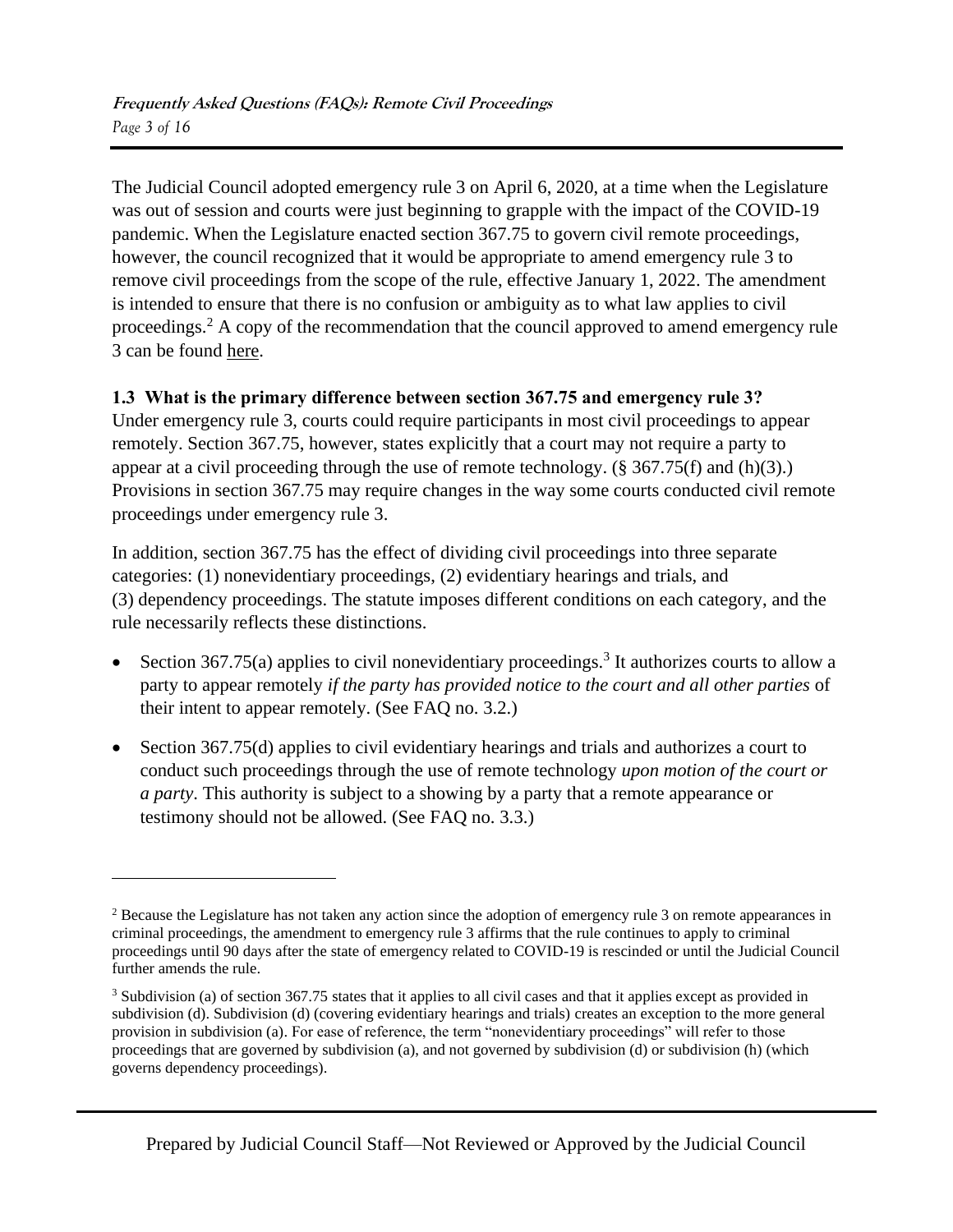• Section 367.75(h) authorizes juvenile dependency proceedings to be conducted remotely under the conditions provided in that subdivision. (See FAQ no. 5.1.)

#### 2. Civil Proceedings Subject to Section 367.75 and Rule 3.672

#### **2.1 What civil proceedings are subject to section 367.75 and rule 3.672?**

Section 367.75 and rule 3.672 apply to all "civil cases." "Civil cases" excludes criminal cases and petitions for habeas corpus, except petitions under the Lanterman-Petris-Short Act.  $(\S 367.75(a) \& (d)$ ; rule 3.672(b)(1)  $\& (c)(1)$  (definition of "civil case" for purposes of the rule.)

# **2.2 Are juvenile justice (delinquency) proceedings civil cases subject to section 367.75 and rule 3.672?**

Yes. Juvenile justice (delinquency) proceedings are subject to section 367.75 and rule 3.672. California law establishes that juvenile justice cases are fundamentally civil cases, not criminal. Welfare and Institutions Code section 203 reads, in its entirety, "An order adjudging a minor to be a ward of the juvenile court shall not be deemed a conviction of a crime for any purpose, nor shall a proceeding in the juvenile court be deemed a criminal proceeding." The new law, however, does not abridge a minor's existing statutory and constitutional rights. See FAQ no 2.4.

# **2.3 Are juvenile justice (delinquency) proceedings subject to the same provisions of section 367.75 and rule 3.672 as juvenile dependency proceedings?**

No. Section 367.75 applies the same requirements to all civil cases, except for juvenile dependency proceedings, which are governed by subdivision (h) of the statute. Rule 3.672 follows this statutory distinction and the conditions for remote juvenile dependency proceedings are provided in subdivision (i) of the rule. Juvenile justice (delinquency) proceedings are not subject to subdivision (h) of section 367.75 or subdivision (i) of rule 3.672, but to the provisions of the statute and the rule that apply to other civil cases. (Rule  $3.672(i)(a)(1)(C)$ .)

# **2.4 Do section 367.75 and rule 3.672 affect the legal rights of a minor in juvenile justice (delinquency) proceedings?**

The rights of an accused minor to appear in person, to confront and cross-examine witnesses, and to consult with counsel are well established. To the extent they are established by the federal or state constitution, neither a statute nor a rule can operate to deprive an accused minor of the opportunity to exercise them. As noted at page 27 of the [circulating order memorandum](https://jcc.legistar.com/View.ashx?M=M&ID=918636&GUID=BFA5B7E4-6AD9-42AA-BA44-3CCE361CDD7F) submitted to the Judicial Council, Welfare and Institutions Code section 679, which entitles an accused minor to be present at a juvenile justice hearing, may be satisfied only by the minor's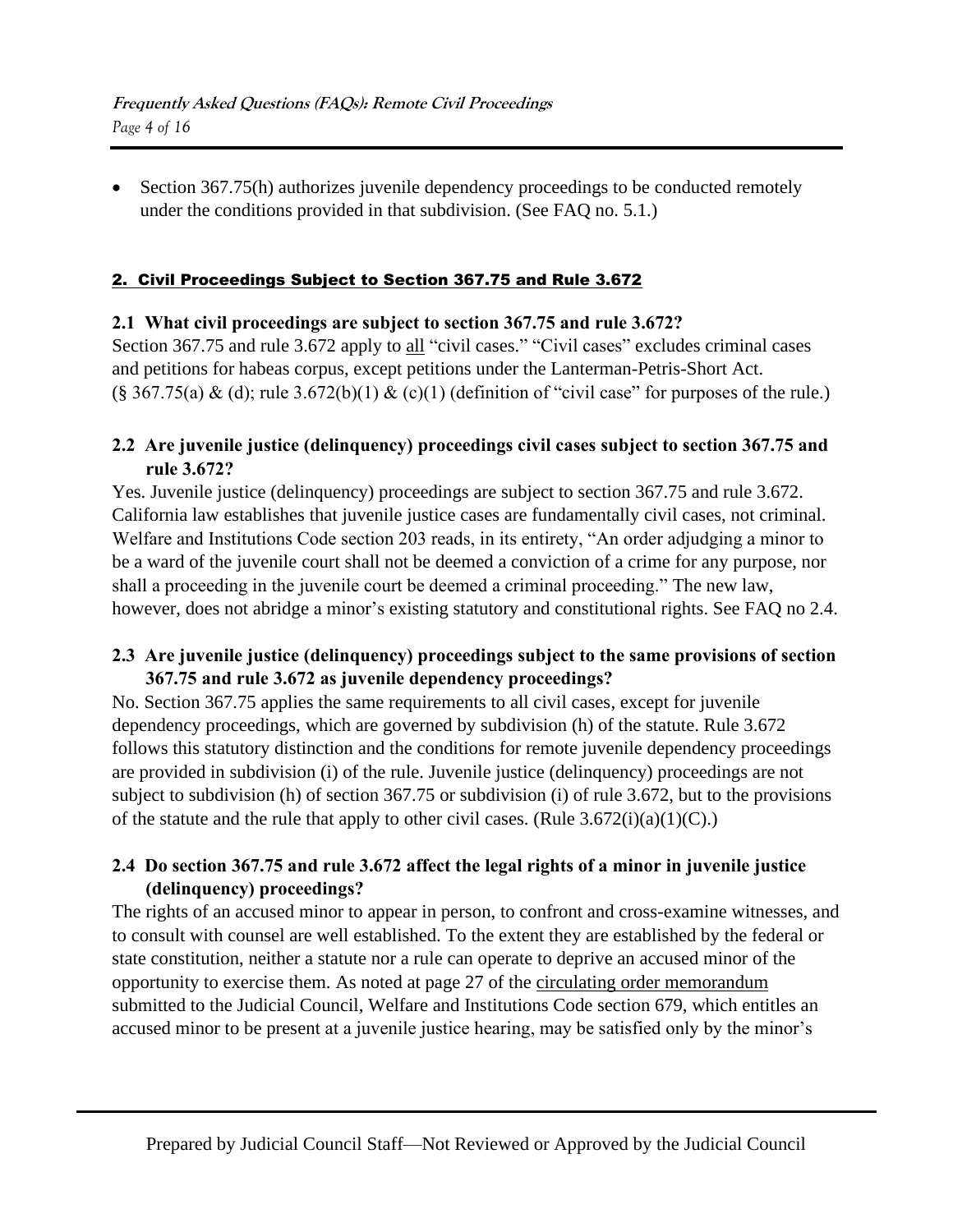physical presence.<sup>4</sup> The exercise of many constitutional rights also requires the physical presence of the accused minor or the witnesses.<sup>5</sup> To avoid any ambiguity, rule  $3.672(b)(2)$  expressly states that nothing in the rule limits a requirement or right established by statute or case law to an appearance in one manner, either remote or in person, to the exclusion of the other. In such proceedings, statutory and constitutional authorities may require that the minor be physically present in court for proceedings in the matter, absent a personal waiver or demonstrated inability to attend. Courts should take these additional legal considerations into account when considering whether to use remote technology in juvenile justice (delinquency) proceedings.

In addition, nothing in section 367.75 or rule 3.672 authorizes a court to require a party or a witness to appear remotely. Section 367.75(f) expressly prohibits a court from requiring a party to appear remotely. And because section 367.75(i) defines a party to include a nonparty subject to discovery, the prohibition extends to witnesses. In addition, section 367.75(e)(2) directs the court to "require that a remote appearance by a party or witness have the necessary privacy and security appropriate" for the proceeding. The rule does not change any of these provisions.

# **2.5 Do section 367.75 and rule 3.672 affect the legal rights of persons subject to civil commitment and conservatorship proceedings?**

The rights of persons subject to civil commitment and conservatorship proceedings are well established. To the extent they are established by the federal or state constitution, neither a statute nor a rule can operate to deprive such persons of the opportunity to exercise them. To avoid any ambiguity, rule 3.672(b)(2) expressly states that nothing in the rule limits a requirement or right established by statute or case law to an appearance in one manner, either remote or in person, to the exclusion of the other. In civil commitment and conservatorship proceedings, statutory and constitutional authorities may require that the person who is the subject of the proceeding be physically present in court for proceedings in the matter, absent a personal waiver or demonstrated inability to attend. Courts should take these additional legal considerations into account when considering whether to use remote technology for conducting such proceedings.

In addition, nothing in section 367.75 or rule 3.672 authorizes a court to require a party or a witness to appear remotely. Section 367.75(f) expressly prohibits a court from requiring a party to appear remotely. And because section 367.75(i) defines a party to include a nonparty subject to discovery, the prohibition extends to witnesses. In addition, section 367.75(e)(2) directs the

<sup>4</sup> *E.P. v. Superior Court* (2020) 59 Cal.App.5th 52. The court ruled that a minor's consent was required as a condition of a remote appearance.

<sup>5</sup> See, e.g., *In re Gault* (1967) 387 U.S. 1.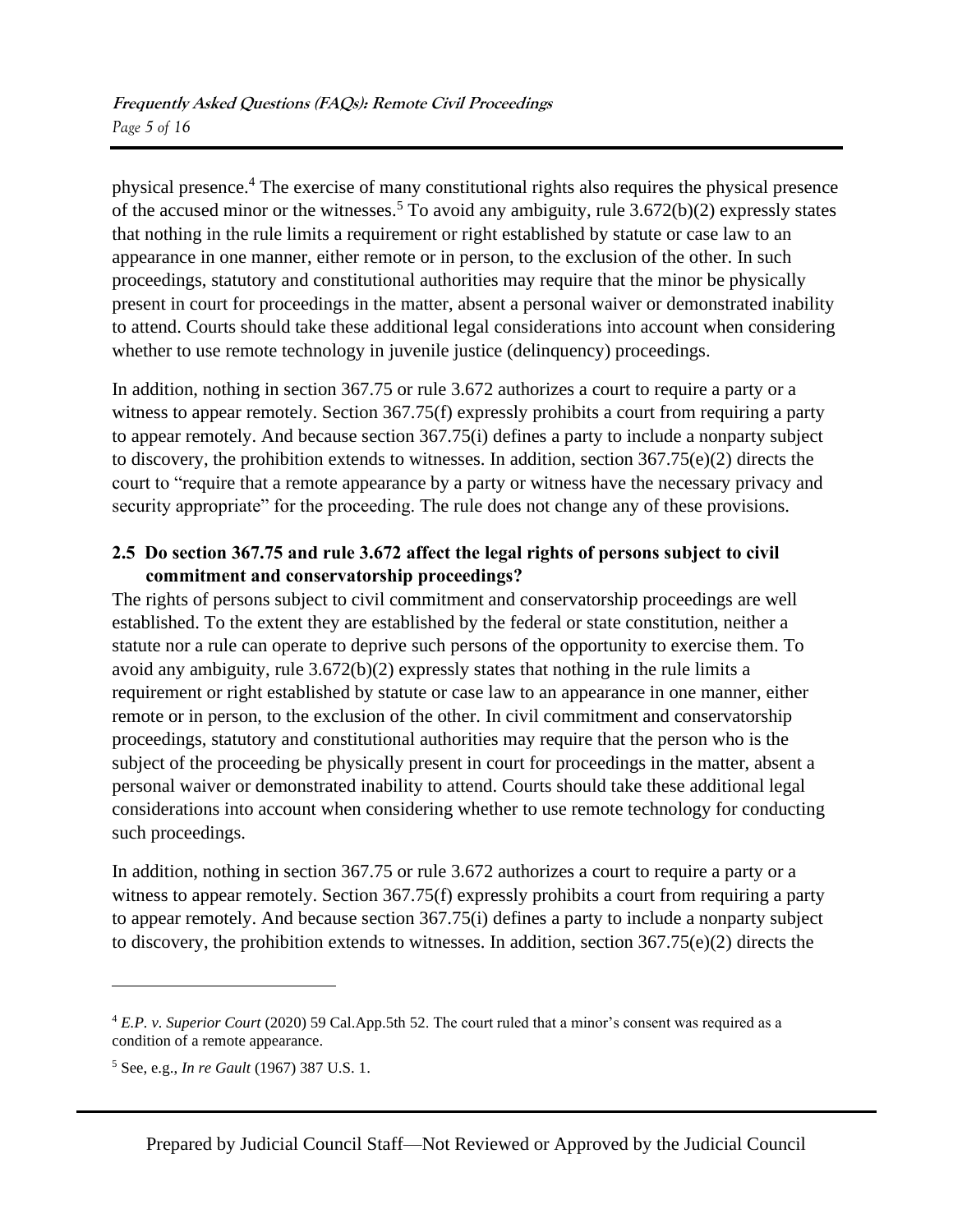court to "require that a remote appearance by a party or witness have the necessary privacy and security appropriate" for the proceeding. The rule does not change any of these provisions.

# **2.6 Are hearings on petitions for restraining orders subject to section 367.75 and rule 3.672?**

Generally, yes. However, based on recently enacted legislation [\(Sen. Bill 538\)](https://leginfo.legislature.ca.gov/faces/billTextClient.xhtml?bill_id=202120220SB538), hearings on petitions for domestic violence and gun violence restraining orders are subject to somewhat different requirements. Specifically, a court must develop, and post on its website, local rules and instructions for remote appearances at such hearings. (Fam. Code, § 6308(a) and Pen. Code, § 18123(a).) In addition, each court is to "provide, and post on its internet website, a telephone number for the public to call to obtain assistance regarding remote appearances. The telephone number shall be staffed 30 minutes before the start of the court session at which the hearing will take place, and during the court session." (Fam. Code, § 6308(b) and Pen. Code, § 18123(b).)

#### 3. Procedures for Civil Remote Proceedings Other than Dependency Proceedings

# **3.1 What is the difference between an evidentiary hearing and a nonevidentiary proceeding for purposes of section 367.75 and rule 3.672?**

An "evidentiary hearing or trial" is a proceeding at which oral testimony under oath may be provided, even if such testimony is not provided. (Rule 3.672(c)(2).) Subdivision (d) of section 367.75 and subdivision (h) of rule 3.672 apply to evidentiary hearings and trials. Civil proceedings in which no oral testimony may be provided, including law and motion hearings and status conferences are nonevidentiary proceedings governed by subdivision (a) of section 367.75 and subdivision (g) of rule 3.672.

# **3.2 For civil nonevidentiary proceedings, when may a party or witness appear through the use of remote technology?**

In civil nonevidentiary proceedings, section 367.75 provides that a party in any civil case may appear through the use of remote technology after providing notice to the court and all other parties. (§ 367.75(a).) Exceptions are noted at the end of this FAQ.

# *Notice requirements:*

• For a civil nonevidentiary proceeding set with at least three court days' notice, any party that intends to appear remotely must provide notice of that intent at least two court days before the proceeding. (Rule  $3.672(g)(2)(A)(i)$ .) This parallels the notice period in prior rule 3.670 for appearance by telephone.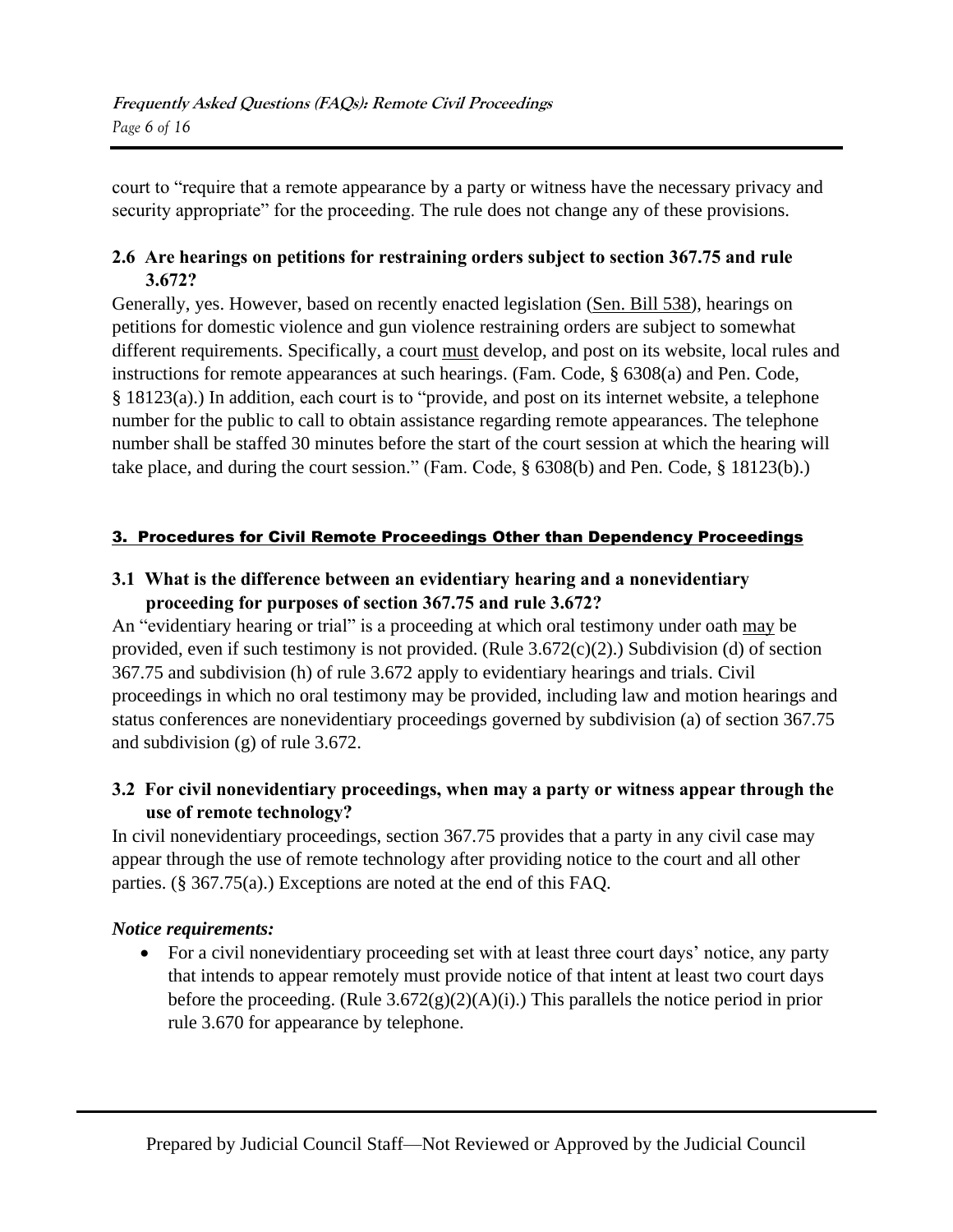- For a civil nonevidentiary proceeding set on less than three court days' notice (e.g., most ex parte applications), the moving party or applicant must give notice with the initiating papers, and any other party has until 2:00 p.m. on the court day before the proceeding to give notice of their own intent to appear remotely. (Rule  $3.672(g)(2)(B)$ .)
- For any civil nonevidentiary proceeding, a party choosing to appear remotely is required to provide notice to the court by filing a *Notice of Remote Appearance* [\(form RA-010\)](https://www.courts.ca.gov/documents/ra010.pdf) and to the other parties either in writing, electronically, or orally. A declaration affirming such notice to the other parties is included on the notice form. (Rule  $3.672(g)(2)(A)(ii)$ ) and  $(B)(ii)$ .)

#### *Notice exceptions:*

- The notice periods may differ from those discussed above if a court has adopted local rules, or until March 31, 2022, if the courts has local procedures, with different deadlines, under rule 3.672(e), discussed at greater length below in FAQ nos. 6.1–6.3.
- These notice periods do not apply if a party has already provided a timely notice to the court and other parties of an intent to appear remotely for the duration of a case under rule  $3.672(f)(1)$ , as discussed below in FAQ no. 3.6.
- If a party misses the notice deadlines discussed above, the party may still ask the court for permission to appear remotely. The court may permit the party to appear remotely upon a finding of good cause, unforeseen circumstances, or that the remote appearance would promote access to justice. (Rule 3.672(j)(2). See FAQ no. 3.5.)

#### *Note:*

After receiving a notice under rule 3.672(g), a court has discretion to require an in-person appearance for any of the reasons enumerated in section 367.75(b) and rule 3.672(d), as discussed below in FAQ no 4.1.

#### **3.3 For civil evidentiary hearings and trials, when may a court conduct a proceeding through the use of remote technology?**

Section 367.75(d) provides that a court may conduct a trial or evidentiary hearing in whole or in part through the use of remote technology, upon the motion of a party or the court's own motion—absent a showing as to why the remote testimony or appearance should not be allowed.

#### *Court notice requirements:*

A court may give notice that it intends to conduct a proceeding remotely through one of two methods: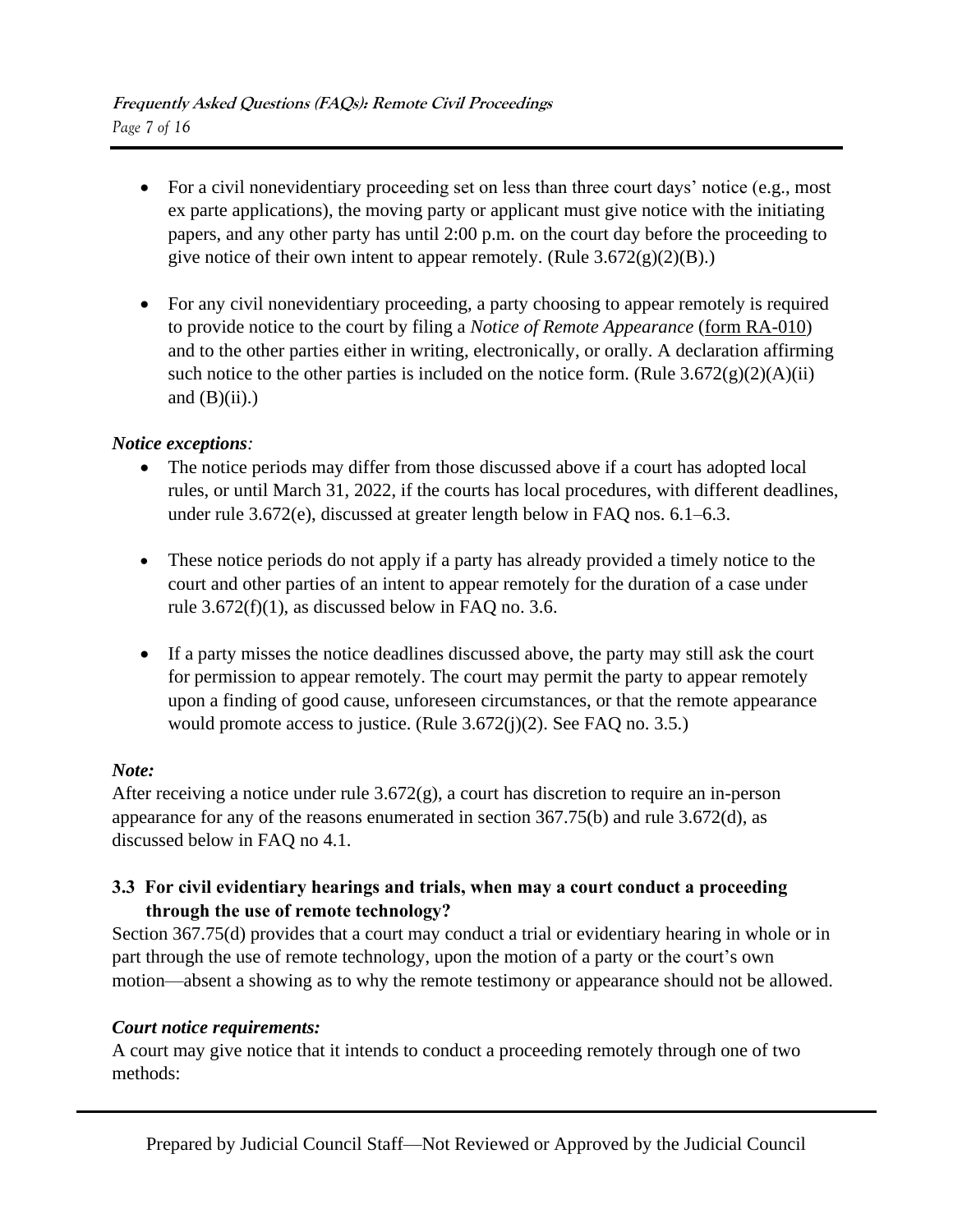- The court may provide notice to the parties in a particular action. In these circumstances, the court must provide at least 10 court days' notice before the hearing or trial date, unless the hearing or trial is set on less than 10 court days' notice, in which case at least two court days' notice is required. (Rule  $3.672(h)(1)(A)$ .)
- The court may adopt a local rule providing that certain evidentiary hearings or trials are to be held remotely. In these circumstances, the procedure must include a process for self-represented parties to agree to appear remotely and for parties to show why remote appearances or testimony should not be allowed. (Rule  $3.672(h)(1)(B)$ .)

# *Party notice requirements<sup>6</sup> :*

- For civil evidentiary hearings and trials held with at least 15 court days' notice and for small claims trials, a party choosing to appear remotely must provide notice of that intent at least 10 court days before the hearing or trial. (Rule  $3.672(h)(2)(C)(i)$ .) A party choosing to appear remotely is required to provide notice to the court by filing a *Notice of Remote Appearance* [\(form RA-010\)](https://www.courts.ca.gov/documents/ra010.pdf) and to the other parties either in writing, electronically, or orally. (Rule  $3.672(h)(2)(C)(ii)$ .) A declaration affirming such notice is included on the notice form.
- For civil evidentiary hearings and trials held on less than 15 court days' notice, including hearings on many restraining or protective orders,<sup>7</sup> a party choosing to appear remotely must provide notice of that intent either (1) as provided under rule  $3.672(g)(2)$  for nonevidentiary proceeding held on short notice or (2) by filing a *Notice of Remote Appearance* [\(form RA-010\)](https://www.courts.ca.gov/documents/ra010.pdf) and providing notice to the other parties in writing, electronically, or orally in a way reasonably calculated to ensure notice is received at least five court days before the proceeding. (Rule 3.672(h)(2)(D).)
- The notice described in the two bullet points above serves as a motion by the party under section 367.75. (Rule 3.672(h)(2)(B).)

<sup>&</sup>lt;sup>6</sup> The party notice requirements for evidentiary hearings and trials are longer than they are for nonevidentiary proceedings to provide time for parties to raise opposition to using remote technology for these proceedings, and to address any additional operational issues arising from holding these proceedings remotely such as those related to exhibits and testimony.

<sup>&</sup>lt;sup>7</sup> This does not apply for petitions for domestic violence or gun violence restraining orders, for which courts must develop and post on their website local procedures. (See FAQ no. 2.6.)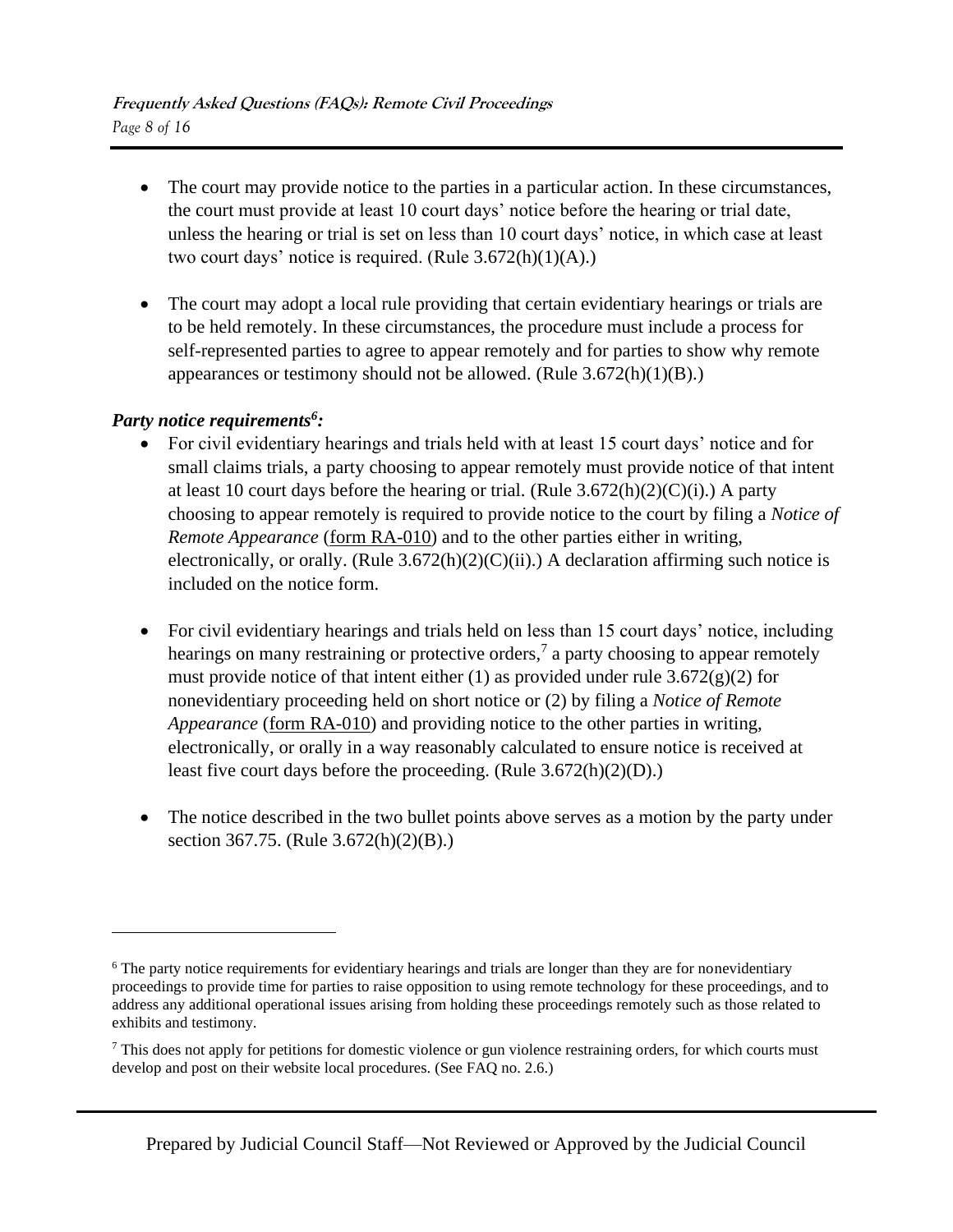#### *Notice exceptions:*

- The notice periods for parties may differ from those discussed above if a court has adopted local rules or, until March 31, 2022, if the court has local procedures, with different deadlines, under rule  $3.672(e)$ ,  $8$  discussed at greater length below in FAQ nos.  $6.1 - 6.3$ .
- The party notice periods discussed above do not apply if a party has already provided a timely notice to the court and other parties of an intent to appear remotely for the duration of a case under rule 3.672(f)(1), as discussed below in FAQ 3.6.
- If a party misses the deadlines for notice discussed above, the party may still ask the court for permission to appear remotely. The court may permit the party to appear remotely upon a finding of good cause, unforeseen circumstances, or that the remote appearance would promote access to justice. (Rule 3.672(j)(2).)

#### *Opposition process:*

Whether a party gives notice of an intent to appear remotely, or the court gives notice of an intent to conduct the proceeding remotely, any party may oppose remote proceedings by serving and filing an *Opposition to Remote Proceedings at Evidentiary Hearing or Trial* [\(form RA-015\)](https://www.courts.ca.gov/documents/ra015.pdf) and making a showing as to why a remote appearance or remote testimony should not be allowed. (Rule 3.672(h)(3)(A).) For civil evidentiary hearings and trials held with at least 15 court days' notice and for small claims trials, the Opposition must be served and filed at least five court days before the proceeding. (Rule  $3.672(h)(3)(A)(i)$ .) For civil evidentiary hearings and trials held on less than 15 court days' notice, the Opposition must be served and filed by at least noon on the court day before the proceeding. (Rule  $3.672(h)(3)(A)(ii)$ .)

In deciding whether to conduct an evidentiary hearing or trial remotely, either in whole or in part, the court must consider the factors in section 367.75(b) (discussed in FAQ no. 4.1) and (f) (the court must be able to ensure the technology enables all parties to fully participate), and those factors that section 367.75(k) mandates be included in the rule (lack of access to technology or transportation). (Rule 3.672(h)(3)(B).) However, the court may not require a party to appear through the use of remote technology.  $(\S 367.75(f);$  rule  $3.672(h)(3)(B).$ )

<sup>8</sup> Or, for hearings on domestic violence or gun violence restraining orders, under Family Code section 6308(a) or Penal Code section 18123(a). (See FAQ no. 2.6.)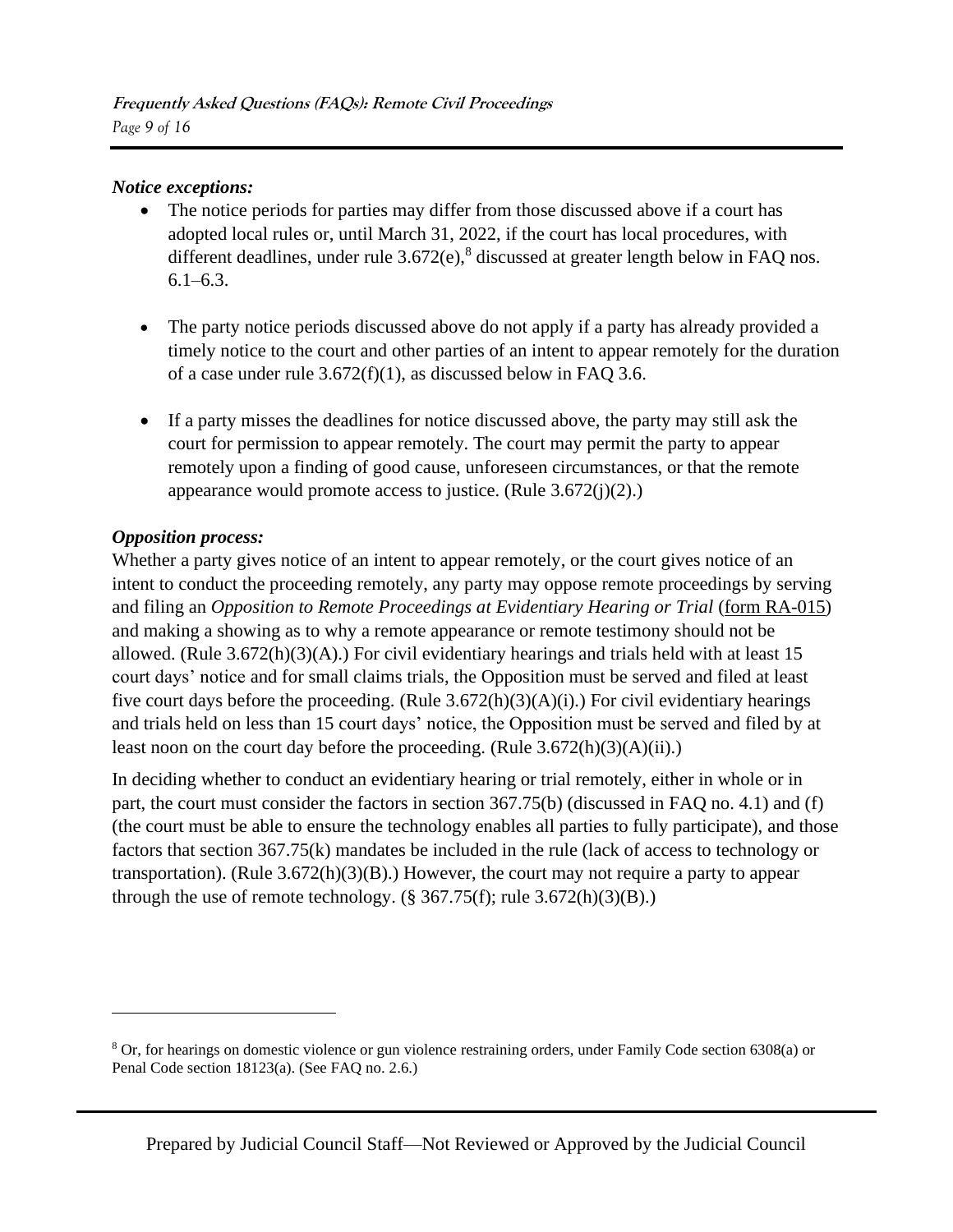# *Note:*

After receiving a party notice under rule 3.672(h)(2), even in the absence of opposition by a party or a showing why a remote appearance or remote testimony should not be allowed, a court has discretion to require an in-person appearance for any of the reasons enumerated in section 367.75(b), as discussed below in FAQ no. 4.1.

# **3.4 If a party gave notice of an intent to appear remotely, may the party still appear in person?**

Yes. Under rule 3.672(j)(1), a party that has given notice of intent to appear remotely may choose to appear in person.

# **3.5 If a party does not provide timely notice, is there a procedure that allows a party to request to appear remotely?**

Yes. Under rule  $3.672(j)(2)$ , a party may ask the court for leave to appear remotely without the notice provided for under (f)–(h). The court may permit the party to appear remotely upon a finding of good cause, unforeseen circumstances, or that the remote appearance would promote access to justice.

# **3.6 Is there a procedure that allows a party to request to appear remotely for the duration of a case?**

Yes. Under rule 3.672(f)(1), a party may provide notice to the court and others entitled to receive notice that the party intends to appear remotely for the duration of the case. The notice must be provided with at least as much advance notice as would otherwise be required in advance of a specific hearing or proceeding. Notice may be given in one of two ways, either orally during a court proceeding or by service and filing of a *Notice of Remote Appearance* [\(form RA-010\)](https://www.courts.ca.gov/documents/ra010.pdf) and checking item 2a of the form. (Rule  $3.672(f)(1)(A)$ .) If any party appears in the case after the notice has been given, form RA-010 must be served on that party. (*Ibid*.)

# **3.7 Is there a procedure that allows parties to stipulate to waive notice of other participants' remote appearances?**

Yes. Under rule 3.672(f)(2), all parties to an action may stipulate to waive notice of any other participants' remote appearances. The stipulation may be made orally during a court proceeding or in writing filed with the court.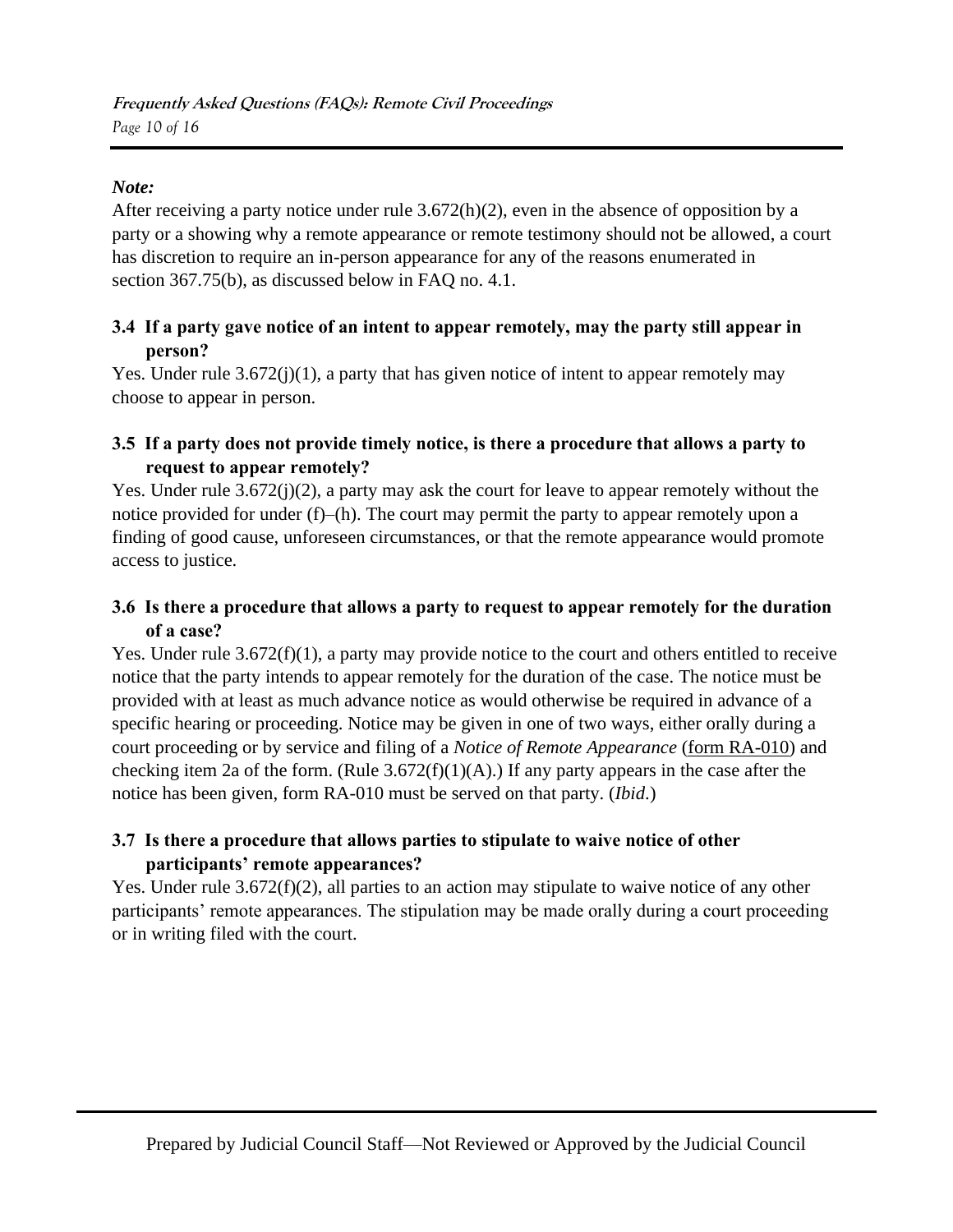#### 4. Court Discretion to Require In-Person Appearances at Civil Proceedings Other than Dependency Proceedings

**4.1 When may a judicial officer require a party or witness to appear in person at civil proceedings other than dependency proceedings?**

Under section 367.75(b), except as otherwise provided by law, the court may require a party or witness to appear in person at a conference, hearing, or proceeding, if any of the following conditions are present:

- (1) The court with jurisdiction over the case does not have the technology necessary to conduct the conference, hearing, or proceeding remotely.
- (2) Although the court has the requisite technology, the quality of the technology or audibility at a conference, hearing, or proceeding prevents the effective management or resolution of the conference, hearing, or proceeding.
- (3) The court determines on a hearing-by-hearing basis that an in-person appearance would materially assist in the determination of the conference, hearing, or proceeding or in the effective management or resolution of the particular case.
- (4) The quality of the technology or audibility at a conference, hearing, or proceeding inhibits the court reporter's ability to accurately prepare a transcript of the conference, hearing, or proceeding.
- (5) The quality of the technology or audibility at a conference, hearing, or proceeding prevents an attorney from being able to provide effective representation to the attorney's client.
- (6) The quality of the technology or audibility at a conference, hearing, or proceeding inhibits a court interpreter's ability to provide language access to a court user or authorized individual.

(See also rule 3.672(d).)

In addition, under rule  $3.672(d)(3)$ , at any time during a remote proceeding, if the court determines that an in-person appearance is necessary, the court may continue the matter and require such an appearance.

The court may use *Order Regarding Remote Appearance* [\(form RA-020\)](https://www.courts.ca.gov/documents/ra020.pdf), to require an in-person appearance.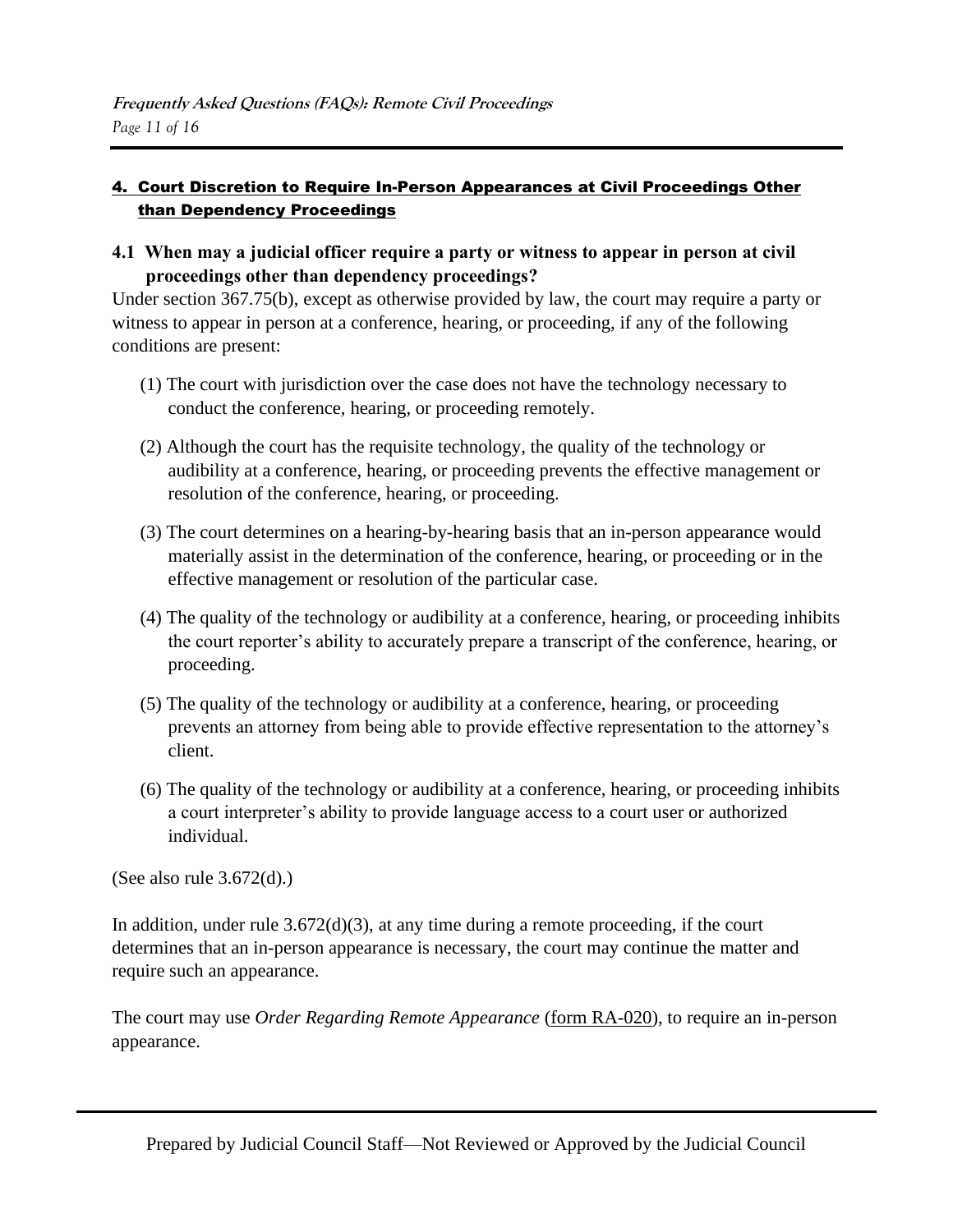#### 5. Procedures for Juvenile Dependency Proceedings

**5.1 For juvenile dependency proceedings, when may the court conduct a proceeding through the use of remote technology?**

#### *The Statute*

Section 367.75(h) establishes separate requirements applicable only to juvenile dependency proceedings. The statute authorizes the juvenile court to conduct any dependency proceeding,<sup>9</sup> in whole or in part, through the use of remote technology, subject to specific conditions.

- The court must provide an opportunity for any *person* authorized to be present, not only a party, to *request* to appear remotely instead of giving notice of intent. (§ 367.75(h)(1).)
- A party must have the opportunity to ask the court to compel the physical presence of a witness or a party at a proceeding. The court may allow a witness, including a party who will provide testimony, to appear remotely *only if* all parties have given their consent.  $(\S$  367.75(h)(2).)
- Consistent with the treatment of all other case types under the statute, the court may not require a party to appear remotely.  $(\S 367.75(h)(3))$ .
- The court must apply the same confidentiality requirements to a remote dependency proceeding as apply to a dependency proceeding conducted in person. (§ 367.75(h)(4).)

# *The Rule*

Subdivision (i) of the rule applies these statutory requirements to remote dependency proceedings. Subdivision (i)(3) describes the procedural options for a remote dependency proceeding.

• If the court is conducting a dependency proceeding remotely, in whole or in part, any party or other person entitled to be present may appear remotely without a request. (Rule 3.672(i)(3)(A). Rule 5.530(b) identifies the persons entitled to be present at a dependency proceeding.)

<sup>9</sup> Section 367.75(h) does not expressly distinguish evidentiary hearings and trials from nonevidentiary proceedings in dependency cases.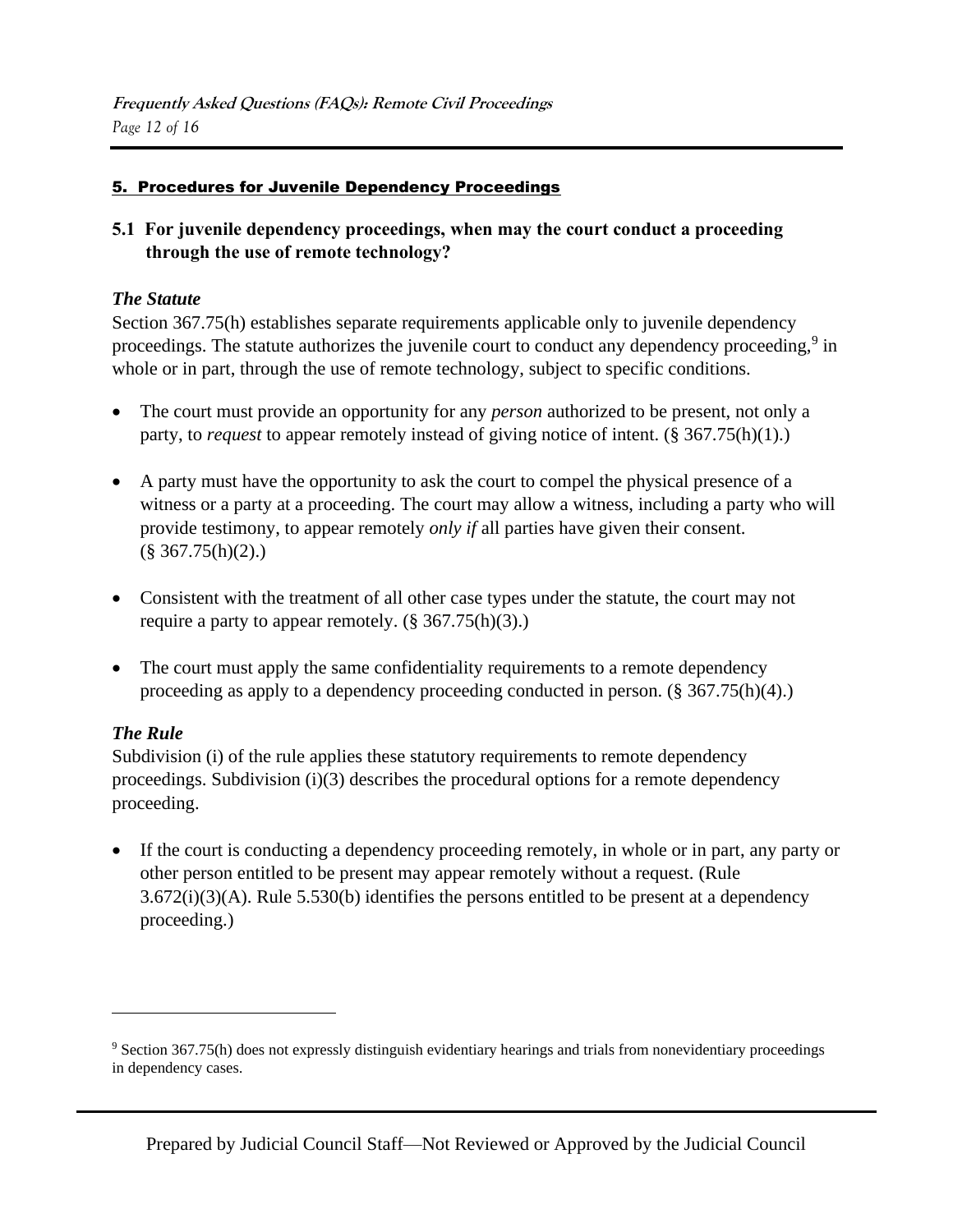- A party or other person entitled or authorized to be present at a dependency proceeding may request to appear remotely, regardless of whether the court is conducting the proceeding remotely.<sup>10</sup> The request may be submitted by any means, oral or written, reasonably calculated to ensure that the court receives it no later than the time the case is called for hearing. (Rule 3.672(i)(3)(B).) The requestor may use *Request to Appear Remotely—Juvenile Dependency* [\(form RA-025\)](https://www.courts.ca.gov/documents/ra025.pdf) if making the request in writing. (Rule 3.672(i)(3)(B)(i).)
- Because a witness may appear remotely only with the consent of all parties  $(\frac{8}{3}367.75(h)(2))$ , a request on behalf of a witness to appear remotely is treated differently from a request by any other party or person authorized to be present. The rule therefore requires a request to appear remotely on behalf of a witness to be made in writing and filed with the court and served on all parties no later than three court days before the proceeding. (Rule 3.672(i)(3)(B)(ii).) The requestor may use *Request to Appear Remotely—Juvenile Dependency* [\(form RA-025\)](https://www.courts.ca.gov/documents/ra025.pdf). (Rule 3.672(i)(3)(B)(ii); form RA-025, item 2(*l*).)
- A party may also ask the court to compel the physical presence of a witness or a party at a proceeding. This request must be made in writing filed with the court and served on counsel for each of the parties by any means authorized by law reasonably calculated to ensure receipt no later than two court days before the proceeding. (Rule 3.672(i)(4).) The requestor may use *Request to Compel Physical Presence—Juvenile Dependency* [\(form RA-030\)](https://www.courts.ca.gov/documents/ra030.pdf) for this purpose.

#### *Note:*

- The procedures may differ from those discussed above if a court has adopted local rules or, until March 31, 2022, if the court has local procedures, with different deadlines under rule 3.672(e), discussed at greater length below in FAQ nos.  $6.1-6.3$ . (Rule  $3.672(i)(1)(A)$ .)
- Rule  $3.672(i)(1)(B)$  defines "party" specifically for purposes of juvenile dependency cases.<sup>11</sup>

<sup>&</sup>lt;sup>10</sup> For persons authorized, but not entitled, to be present at a dependency proceeding, see Welf. & Inst. Code,  $\S$  346 and rule 5.530(e)(1).

<sup>&</sup>lt;sup>11</sup> For purposes of rule 3.672(i), "a 'party'" is "any of the following persons and that person's counsel:  $[\P]$  (i) A child or nonminor dependent subject to the proceeding; [¶] (ii) Any parent, Indian custodian, or guardian of a child subject to the proceeding; [¶] (iii) The social worker who filed the petition to commence the juvenile dependency proceedings on behalf of the county child welfare department; [¶] (iv) The tribe of an Indian child subject to the proceeding if the tribe has intervened; and [¶] (v) A de facto parent of a child subject to the proceeding to whom the court has granted party status."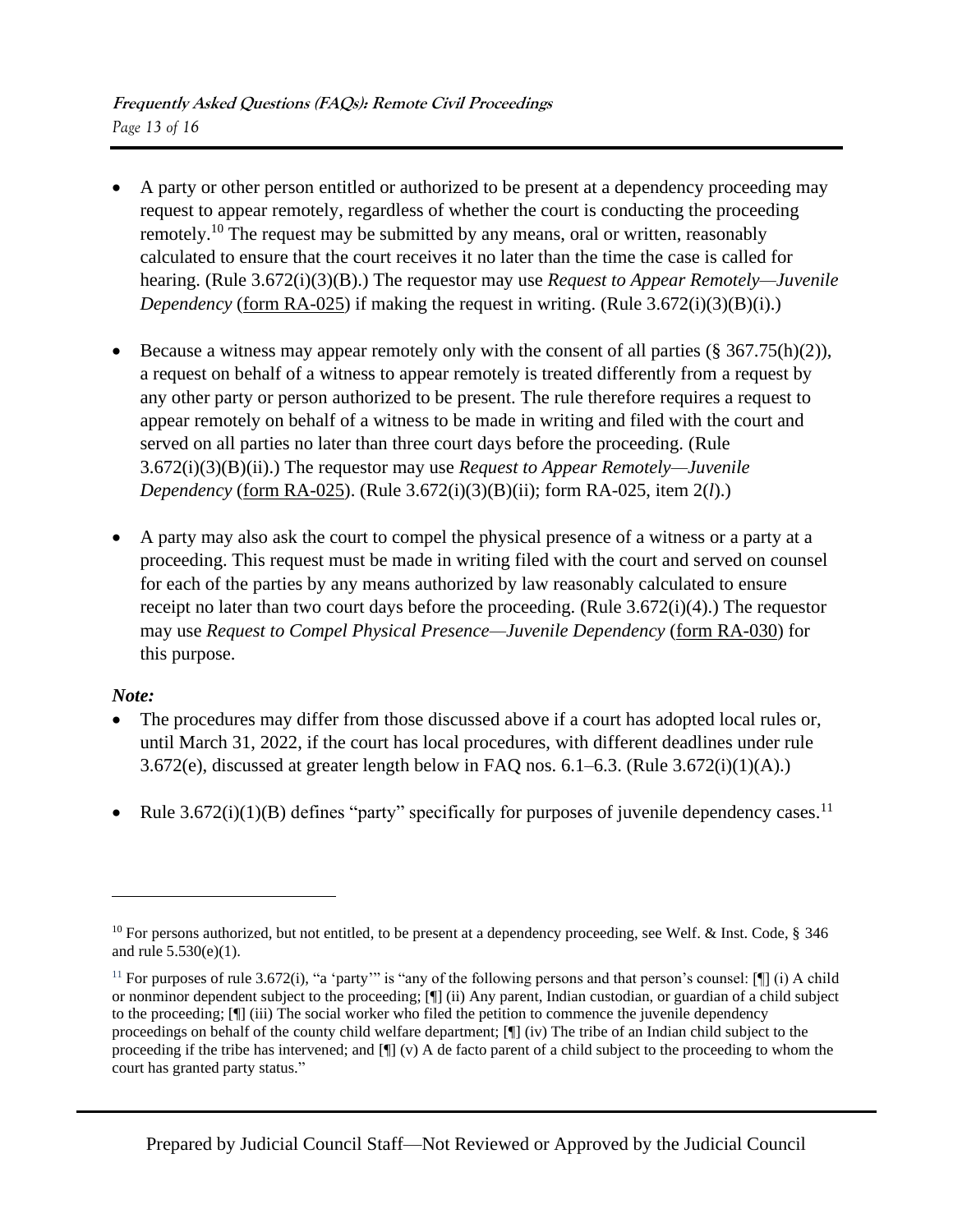• Except for the definition of party and the notice procedures in subdivisions (g) and (h), all other subdivisions of the rule apply to juvenile dependency proceedings.

# **5.2 For juvenile dependency proceedings, when may a court require a physical appearance?**

Rule 3.672(i) provides the standards under which a court determines a request to appear remotely or to compel a physical appearance:

- The court may deny a request to appear remotely or grant a request to compel physical presence if (1) one or more of the factors listed in section 367.75(b) or (f) or in rule 3.672, including the person's limited access to technology, requires the person's physical presence; (2) the court cannot ensure that the person's remote appearance will have the privacy and security necessary to preserve the confidentiality of the proceeding; or (3) a remote appearance by the person is likely to cause undue prejudice to a party. (Rule  $3.672(i)(5)(B)$ .)
- Before ordering a person's physical appearance, the court must consider the person's ability to appear at the courthouse, including any limits to the person's access to transportation. (Rule 3.672(i)(5)(C); see § 367.75(k)(2).)
- A court must require a witness's physical presence if the witness has not obtained each party's consent. Typically, a party's request to compel a witness's physical presence would indicate that party's refusal to consent and, therefore, be sufficient basis to grant the request to compel. (Rule  $3.672(i)(5)(A)$ .)

# 6. Local Rules for Alternative Procedures

# **6.1 May a superior court adopt local rules with different notice requirements?**

Yes, a court may adopt local rules with notice requirements that differ from those provided in rule 3.672, so long as the procedures are consistent with section 367.75. (Rule 3.672(e).) In addition, courts *must* adopt local rules for remote appearances at hearings on petitions for domestic violence and gun violence restraining orders. (See FAQ no. 2.6.)

• For civil proceedings other than juvenile dependency, a court may by local rule prescribe procedures for remote proceedings, so long as the procedures are consistent with the requirements of section 367.75, posted on the court's website and—for civil proceedings other than juvenile dependency—include the following provisions:

> "(A) a requirement that notice of intent to appear remotely be given to the court and to all parties or persons entitled to receive notice of the proceedings;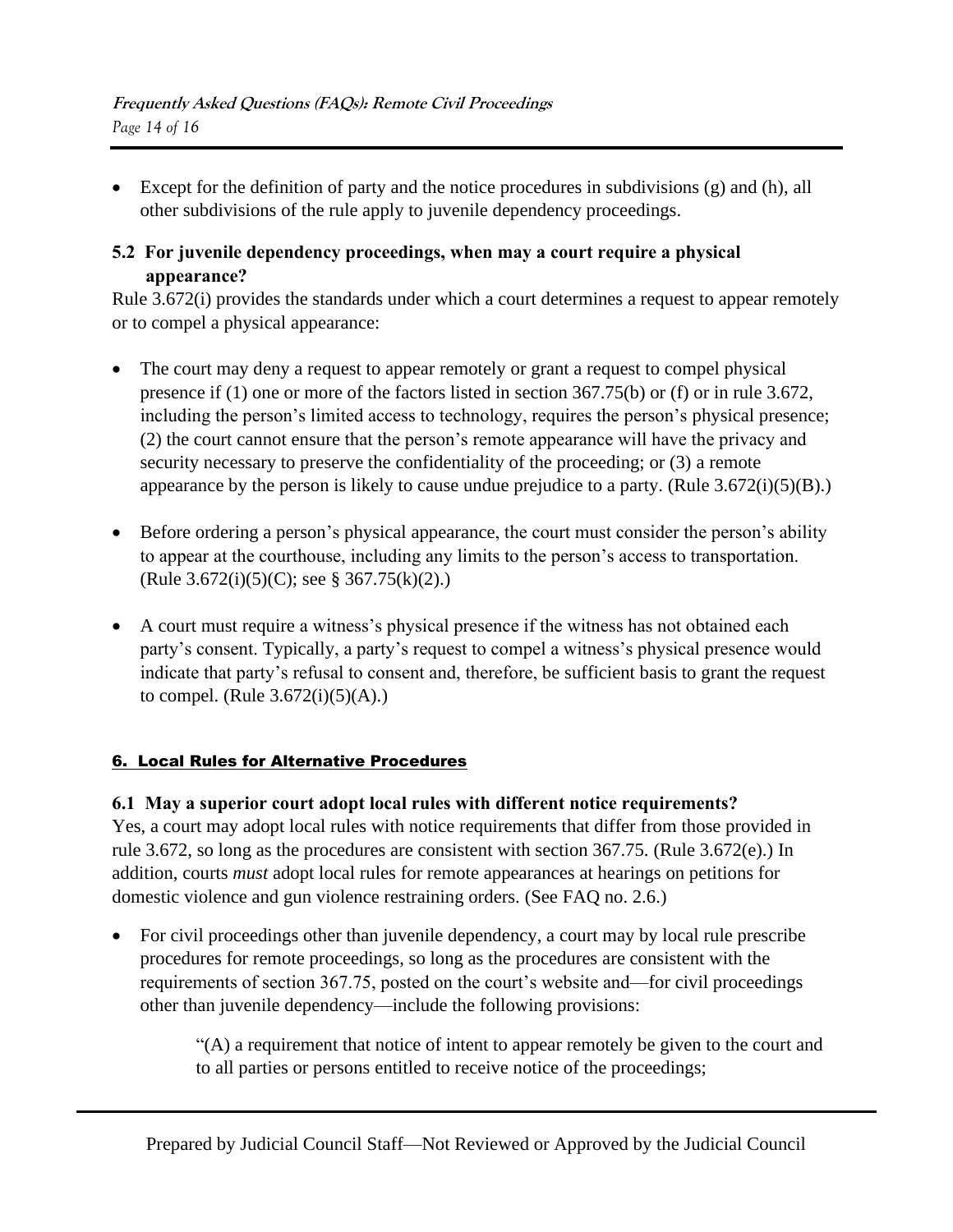(B) a clear description of the amount of notice required; and

(C) for evidentiary hearing and trials, an opportunity for parties to oppose the remote proceedings."

(Rule 3.672(e)(1).)

- For juvenile dependency cases, a court may by local rule prescribe procedures for remote proceedings as long as the procedures are posted on the court's website and consistent with section 367.75 and relevant provisions of rule 3.672.
- For remote appearances at hearings on petitions for domestic violence and gun violence restraining orders, a court must develop, and post on its website, local rules and instructions, as the result of recently enacted legislation [\(Sen. Bill 538\)](https://leginfo.legislature.ca.gov/faces/billTextClient.xhtml?bill_id=202120220SB538). (Fam. Code, § 6308(a) and Pen. Code, § 18123(a); See FAQ no. 2.6.)
- If local procedures include written notice, any mandatory Judicial Council forms must be used. (Rule 3.672(e)(2).)

# **6.2 Is there an expedited process for adopting local rules to implement procedures for remote proceedings authorized by section 367.75?**

Yes. Notwithstanding the requirements of rule 10.613, courts may adopt or amend a local rule to implement procedures for remote proceedings with an effective date other than January 1 or July 1 and without a 45-day comment period if the court: (1) posts notice of the adoption of the new or amended rule prominently on the court's website, along with a copy of the rule and the effective date of the new or amended rule; (2) distributes the rule to the organizations identified in rule  $10.613(g)(2)$  on or before the effective date of the new rule or amendment; and (3) provides a copy of the rule to the Judicial Council. (Rule 3.672(e)(4).) Copies of rules should be sent to <u>localrules@jud.ca.gov</u>. No litigant's substantive rights may be prejudiced for failing to comply with a rule adopted or amended under this paragraph until at least 20 days after the rule change has been posted and distributed. (Rule 3.672(e)(4).)

# **6.3 May a superior court continue to use its current procedures without adopting new local rules?**

Yes. A superior court may continue to use its current procedures without adopting or amending local rules, but only until March 31, 2022. The current procedures must be consistent with section 367.75 and must be posted on the court's website. (Rule 3.672(e)(5).)

This provision was included in the rule because section 367.75 and rule 3.672 went into effect on January 1, 2022, and many courts may not have had local rules in place on remote appearances